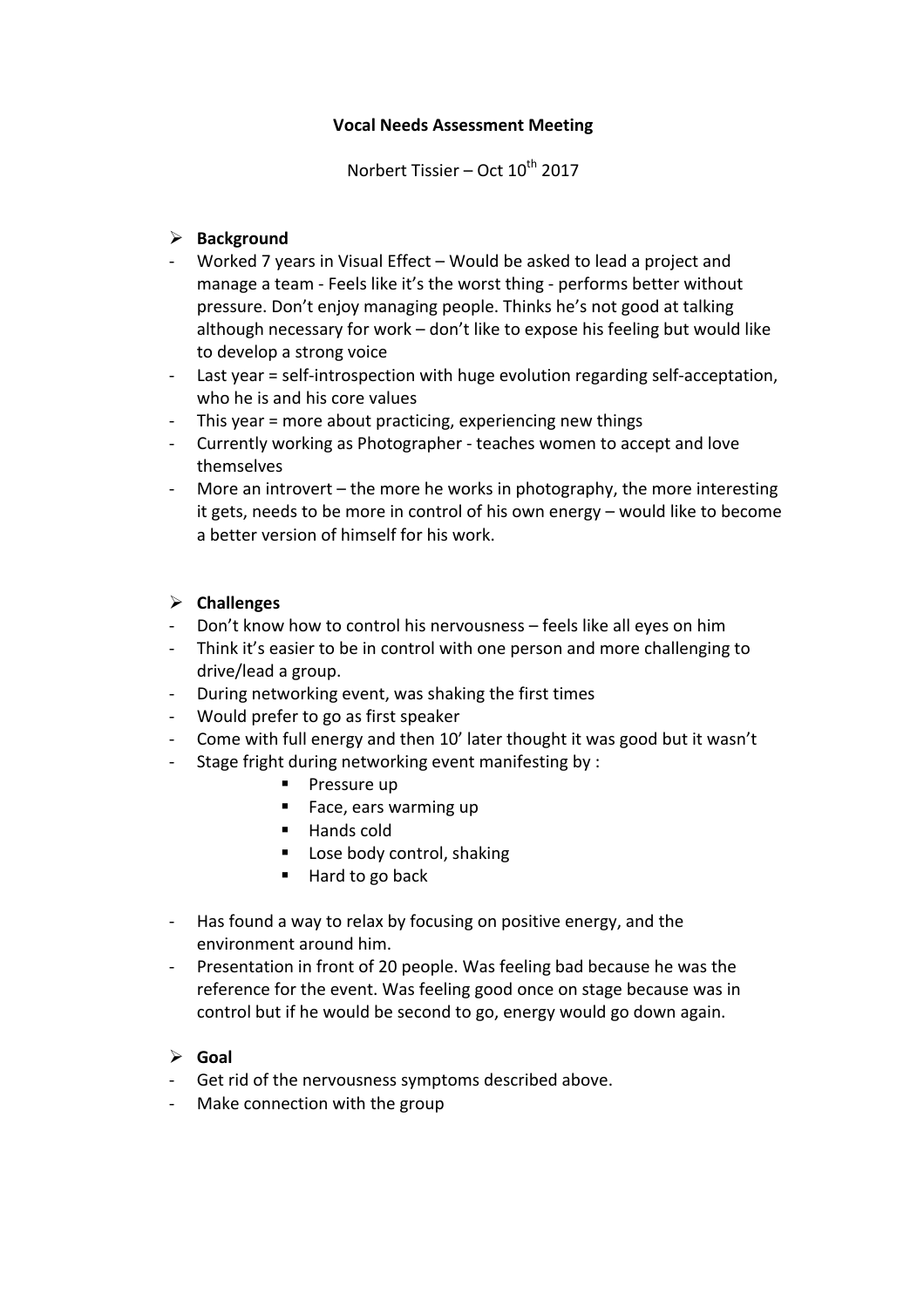## Ø **Ideal Voice**

- Said he has a gorgeous voice when he is depressed
- Still exploring his voice- don't know it well enough
- Voice represents who he is inside so the day he will be able to sing  $=$  no more judgement and stress- it will means he reached his goal.
- Using his voice as a tool to connect with the audience
- The feeling of having that ideal voice will be like:
	- $\circ$  Shining, not thinking about the world, not caring about anything
	- $\circ$  Being aligned and emotionally present
	- o Love and self-acceptance
	- $\circ$  Relaxed and natural whether it's one person or a group of 1 million people.
	- o Clear

# Ø **Steps**

- Getting more experience: this is new  $-$  he just started to explore  $-$  he needs to find his own balance in pushing himself more into an extrovert.
- Not clear yet on what other steps would be necessary to reach his goal as it's all new for him. Doesn't see all the options yet to become better, stronger, be able to speak without nervousness.

## Ø **Expectation**

No expectation in particular  $-$  accepting to give my hands and let me lead- is open to learn, try. Curious - he wants to explore new aspects of himself

# Ø **Priorities**

Stage fright  $-$  concerns

#### Ø **Concern**

- Doesn't want to put himself in a situation that could hurt his business
- Doesn't want promotional material to be used without his consent

#### $\triangleright$  Observation

- Didn't make much eye contact in the beginning of the conversation  $\Rightarrow$  Said it allows him to stay focus on what he wants to say and not be distracted by people's reaction. Especially when he thinks, he's going to react on eyes and energy and doesn't want that. Wants to be honest by doing so.
- Posture: depressed sternum, neck leaning in
- Fried voice: Aware of it. Do it when he wants to appear strong so the challenge would be to be strong and open at the same time.